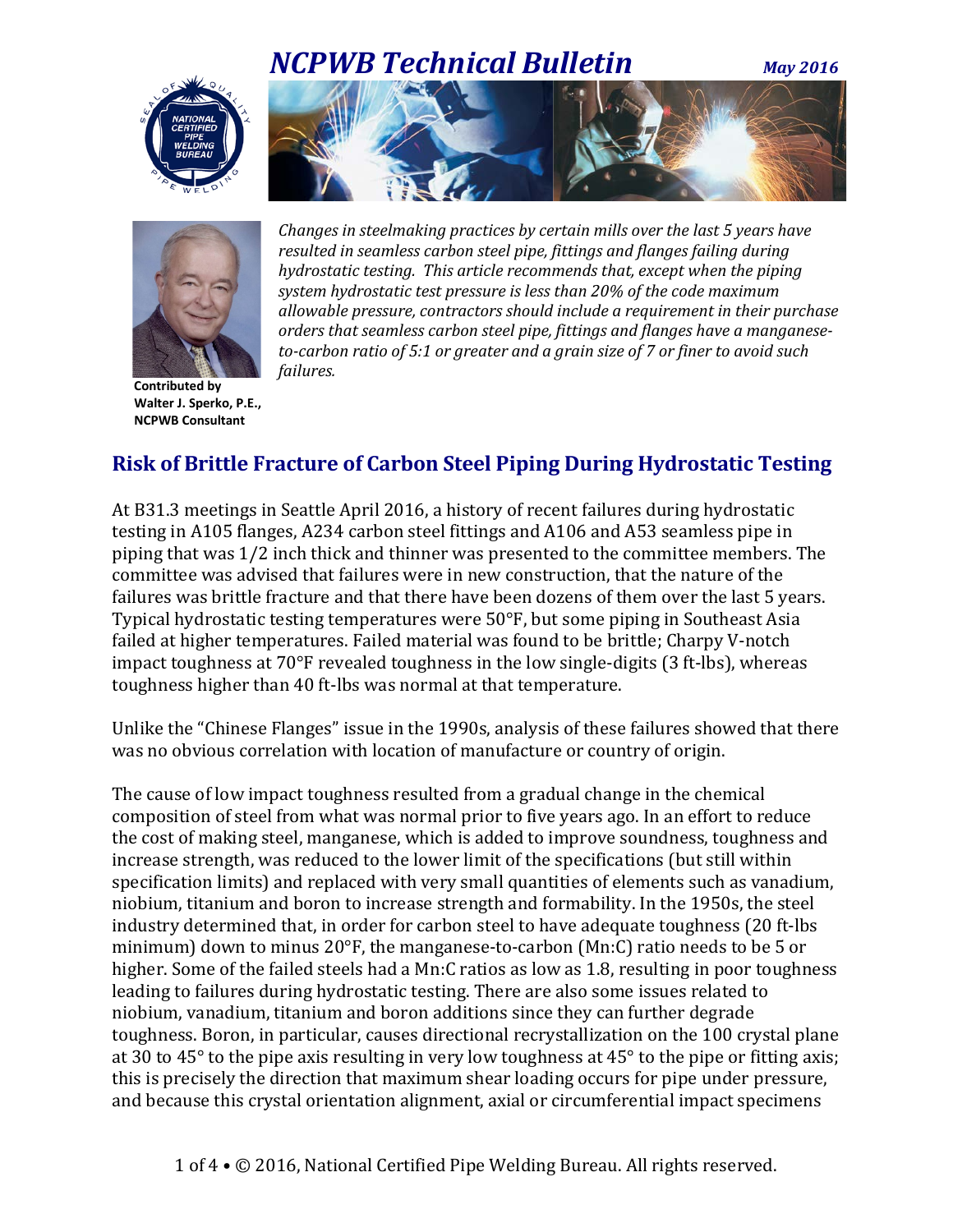will not identify the material as having low toughness. Interestingly, these changes in the chemical composition of the steel have no effect on weldability; one should, however, be careful not to drop these low-toughness material on a hard surface.

In order to minimize the risk of brittle failure during hydrostatic testing, B31.3 is considering modifying the impact testing exception curves in Table 323.2.2A so that these materials have to have a Mn:C ratio of 5 or higher and a grain size of 7 or finer for these materials to use Curve B of the exemption curves. For material not meeting these requirements, Curve A would be applicable and the lowest service temperature would be raised from -10C to +10°C. The earliest that this could occur is the 2018 edition of B31.3. ASME Section VIII will also be taking a similar approach.

While brittleness is a new issue for piping, a similar issue rose with plate materials due to tramp element and microalloying additions fifteen years ago. This issue was addressed in ASTM by modifying A-20 (*General Specification for Plate*) to limit tramp and microalloying element use; long term, A105, A106 A234 and other carbon steel specifications need to be modified to control the Mn:C ratio, grain size and microalloy additions in a similar manner, but that will take time. As a result of the modification of A-20 ensuring that there was good toughness in plates, fittings that are made from plate by forming two halves of a fitting and welding them together do not exhibit this brittleness. The same is true for A53 resistance welded (ERW) pipe.

#### *Recommendations to Avoid Brittle Failure*

First, determine the hydrostatic test pressure, and if it is less than 20% of the maximum allowable pressure based on B31 rules for the largest size being tested, no action is necessary<sup>1</sup>. The following table gives that pressure based on B3[1.](#page-1-0)1 rules for Schedule 40 piping and is suitable for application to all B31 Code section piping systems.

*More…*

<span id="page-1-0"></span> <sup>1</sup> B31.3, Table 323.2.2, note 3 exempts ordinary carbon steel from impact testing for temperatures below -20°F when the hoop stress is less than 30% of the allowable stress.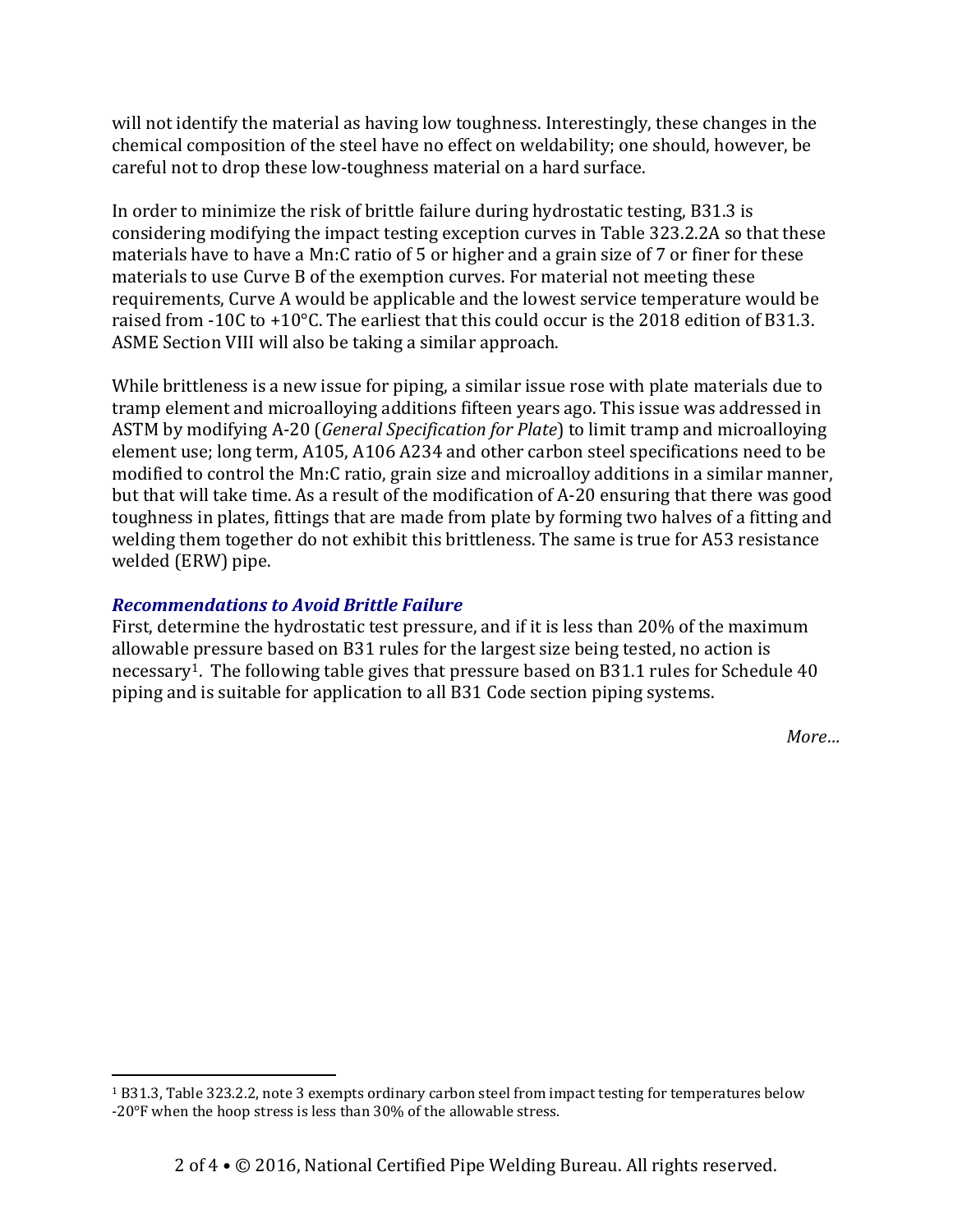| <b>Nominal</b><br><b>Pipe Size</b> | Maximum<br>for Standard<br>Weight | Maximum<br>for Extra<br>Strong | <b>Nominal</b><br>Pipe<br><b>Size</b> | Maximum for<br>Standard<br>Weight | Maximum<br>for Extra<br>Strong |
|------------------------------------|-----------------------------------|--------------------------------|---------------------------------------|-----------------------------------|--------------------------------|
| 1/4"                               | 1101                              | 1559                           | 10"                                   | 208                               | 288                            |
| 3/8"                               | 891                               | 1285                           | 12"                                   | 180                               | 241                            |
| 1/2"                               | 854                               | 1194                           | 14"                                   | 163                               | 219                            |
| 3/4"                               | 697                               | 978                            | 16"                                   | 143                               | 191                            |
| 1 <sup>''</sup>                    | 651                               | 900                            | 18"                                   | 127                               | 170                            |
| 11/4"                              | 536                               | 749                            | 20"                                   | 114                               | 152                            |
| 11/2"                              | 483                               | 680                            | 22"                                   | 103                               | 138                            |
| 2"                                 | 407                               | 587                            | 24"                                   | 95                                | 127                            |
| 21/2"                              | 445                               | 616                            | 26"                                   | 87                                | 117                            |
| 3"                                 | 386                               | 546                            | 30"                                   | 75                                | 101                            |
| 31/2"                              | 352                               | 504                            | 34"                                   | 67                                | 89                             |
| 4"                                 | 327                               | 473                            | 36"                                   | 63                                | 84                             |
| 5"                                 | 287                               | 423                            | 42"                                   | 54                                | 72                             |
| 6"                                 | 261                               | 409                            | 48"                                   | 47                                | 63                             |
| 8"                                 | 229                               | 362                            |                                       |                                   |                                |

### *Maximum Hydrostatic Test Pressure below Which No Action is Necessary*

If the hydrostatic test pressure is greater than shown above and you can heat the fluid used during hydrostatic testing above 90°F, no further action is necessary. If that is not possible, when ordering the following materials:

- A105 flanges
- A234 seamless carbon steel fittings, Grades WPA, WPB and WPC
- A53 seamless pipe, all grades
- A106 pipe, all grades

the purchase order should require material test reports to be provided and it should specify the following:

"The ratio of manganese to carbon shall be 5 or higher and the grain size shall be 7 or finer[2](#page-2-0)"

Smart contractors will always use this last option since left-over material may end up on a higher-pressure job.

<span id="page-2-0"></span> $2$  Grain size number gets larger as grain size gets smaller, so a grain size of 8, 9, 10, etc. would be acceptable.